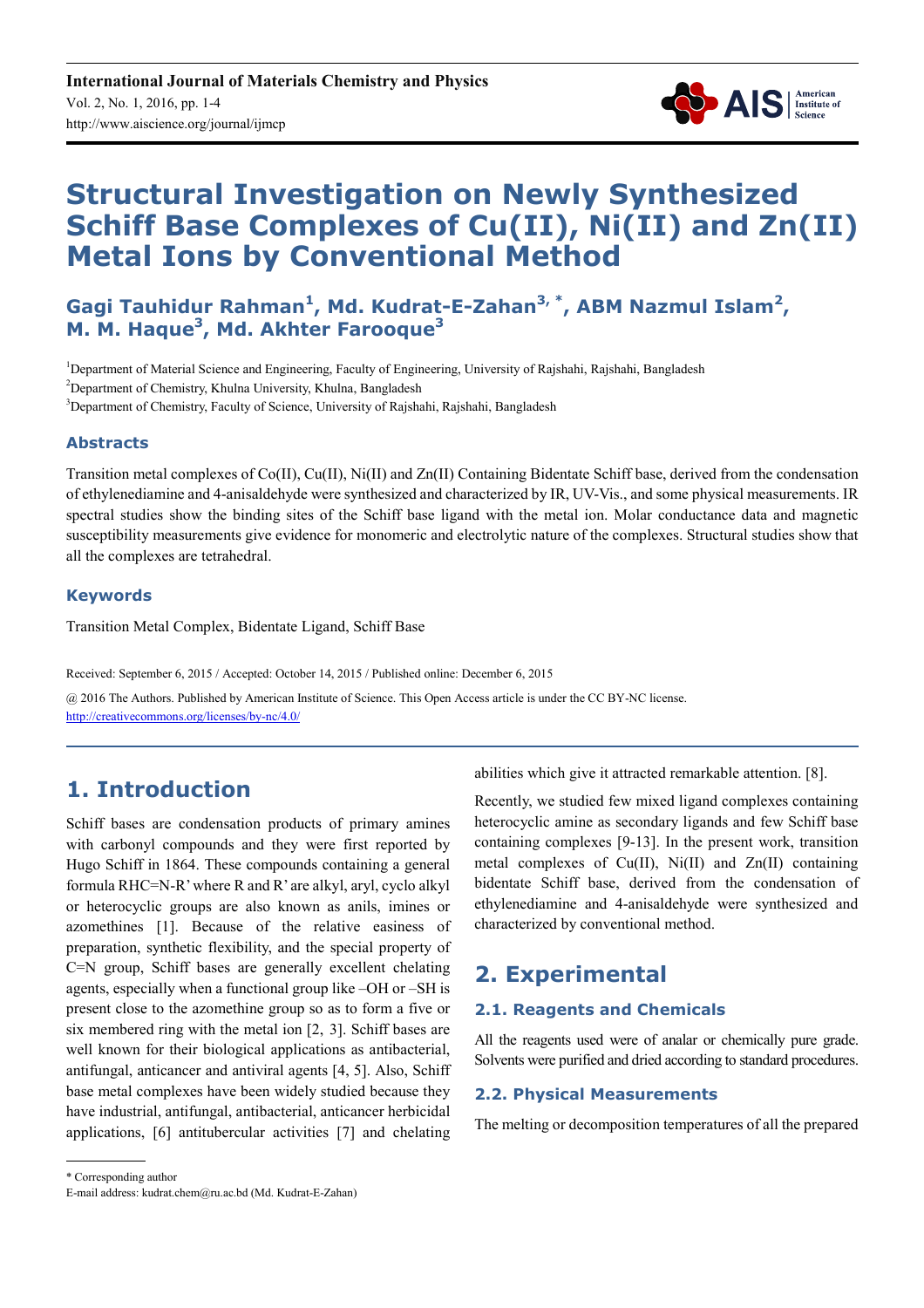metal complexes were observed in an electro thermal melting point apparatus model No.AZ6512. The SHERWOOD SCIENTIFIC Magnetic Susceptibility Balance was used for the present investigation. Infrared spectra as KBr disc were recorded in a SIMADZU FTIR-8400 (Japan) infrared spectrophotometer, from  $4000-400$  cm<sup>-1</sup>. The absorbances of the complexes were recorded on SHIMUDZU Spectrophotometer.

### **3. Synthesis**

#### **3.1. Synthesis of Schiff Base [N<sup>1</sup> -(4-Methoxy-Benzylidene)-Ethane-1, 2-Diamine], (C10H14N2O)**

Ethylenediamine (0.30 g, 5 mmol) in absolute ethanol (20 mL) was added to an ethanolic (30 mL) solution of p-anisaldehyde (0.68 g, 5 mmol). The mixture was stirred for 4 hours at ambient temperature and allowed to stand for 5 days. Yellow crystal was observed and filtered off on a Buchner funnel and dried in a vacuum desiccator over anhydrous CaCl<sub>2</sub>.

#### **3.2. Synthesis of [Zn(C10H14N2O)2](NO3)<sup>2</sup>**

0.594 g (2 mmol) of  $\text{Zn}(\text{NO}_3)$ ,  $6\text{H}_2\text{O}$  was dissolved in 5 mL ethanol in a conical flask. 1.188g of Schiff base was taken in another small beaker and was dissolved in 10 ml ethanol. Then the solution was poured in the conical flask containing zinc salt solution and stirred for 4 hours at ambient temperature and allowed to stand for half an hour. A yellow precipitate was observed. The precipitate was filtrated off on a Buchner funnel and dried in a vacuum desiccator over anhydrous CaCl<sub>2</sub>.

#### **3.3. Synthesis of [Ni(C10H14N2O)2](NO3)<sup>2</sup>**

0.582 g (2 mmol) of  $Ni(NO<sub>3</sub>)<sub>2</sub>·6H<sub>2</sub>O$  was dissolved in 5 mL ethanol in a conical flask. 1.164 g of Schiff base was taken in another small beaker and was dissolved in 10 ml ethanol. Then the solution was poured in the conical flask containing nickel salt solution and stirred for 4 hours at ambient temperature and allowed to stand for half an hour. A blue precipitate was observed. The precipitate was filtrated off on a Buchner funnel and dried in a vacuum desiccator over anhydrous  $CaCl<sub>2</sub>$ .

#### **3.4. Synthesis of [Cu(C10H14N2O)2]Cl<sup>2</sup>**

0.741 g (2 mmol) of  $Cl_2CuO_8.6H_2O$  was dissolved in 5 mL ethanol in a conical flask. 1.482 g of Schiff base was taken in another small beaker and was dissolved in 10 ml ethanol. Then the solution was poured in the conical flask containing copper salt solution and stirred for 4 hours at ambient temperature and allowed to stand for half an hour. A purple precipitate was observed. The precipitate was filtrated off on a Buchner funnel and dried in a vacuum desiccator over anhydrous CaCl<sub>2</sub>.

### **3.5. Synthesis of [Co(C10H14N2O)2](NO3)<sup>2</sup>**

0.582 g (2 mmol) of  $Co(NO<sub>3</sub>)<sub>2</sub>·6H<sub>2</sub>O$  was dissolved in 5 mL ethanol in a conical flask. 1.164 g of Schiff base- was taken in another small beaker and was dissolved in 10 ml ethanol. Then the solution was poured in the conical flask containing cobalt salt solution and stirred for 4 hours at ambient temperature and allowed to stand for half an hour. A brown precipitate was observed. The precipitate was filtrated off on a Buchner funnel and dried in a vacuum desiccator over anhydrous CaCl<sub>2</sub>.

# **4. Results and Discussion**

Infrared spectral components of the Schiff Base are shown in Table-1. The spectral data of the ligands showed a strong absorption band at (1580-1640) cm<sup>-1</sup> due to  $v(C=N)$  stretching indicating the condensation have taken place between the CHO moiety of 4-anisaldehyde and  $-NH<sub>2</sub>$  moiety of ethylenediamine. The other Band obtained are at (3045-3165) cm<sup>-1</sup> due to aromatic  $v(C-H)$  stretching. Band at (3400-3595)  $cm<sup>-1</sup>$  due to  $v(O-H)$  stretching. A band at (3300-3500) cm<sup>-1</sup> due to  $v(N-H)$  stretching of  $v(NH<sub>2</sub>)$  modes. The structure of the synthesized Schiff base is shown in figure-1.



 $N^1$ -(4-Methoxy-benzylidene)-ethane-1,2-diamine

**Fig. 1.** Structure of Schiff base  $(C_{10}H_{14}N_2O)$ .

| <b>Table 1.</b> Selected infrared spectral components and melting points of the |
|---------------------------------------------------------------------------------|
| Schiff base.                                                                    |

| Ligands                                 | Melting              | $v(C=N)$  | $v(C-H)$ of               | v(NH <sub>2</sub> ) |
|-----------------------------------------|----------------------|-----------|---------------------------|---------------------|
|                                         | point <sup>o</sup> C | $cm^{-1}$ | aromatic cm <sup>-1</sup> | $cm^{-1}$           |
| $SB (C_{10}H_{14}NO)$<br>Yellow crystal | 110                  | 1606      | 3061                      | 3467                |

All the complexes were characterized by the elemental analysis, conductance measurements, magnetic moment and spectroscopic studies. The elemental analysis of C, H and N (Table-3) of the compounds are consistent with the proposed formula. The conductance (Table-2) values of the complexes are in the region at 44 to 58  $ohm<sup>-2</sup>$  cm<sup>2</sup> mol<sup>-1</sup> reveal that the complexes are electrolytic in nature [14].

Infrared spectral data of the complexes (Table-4) showed a strong absorption band at  $(1580-1640)$  cm<sup>-1</sup> for  $v(C=N)$ stretching. Band at (3020-3165) cm<sup>-1</sup> due to aromatic  $v(C-H)$ stretching. The Band at  $(500-600)$  cm<sup>-1</sup> due to  $v(M-N)$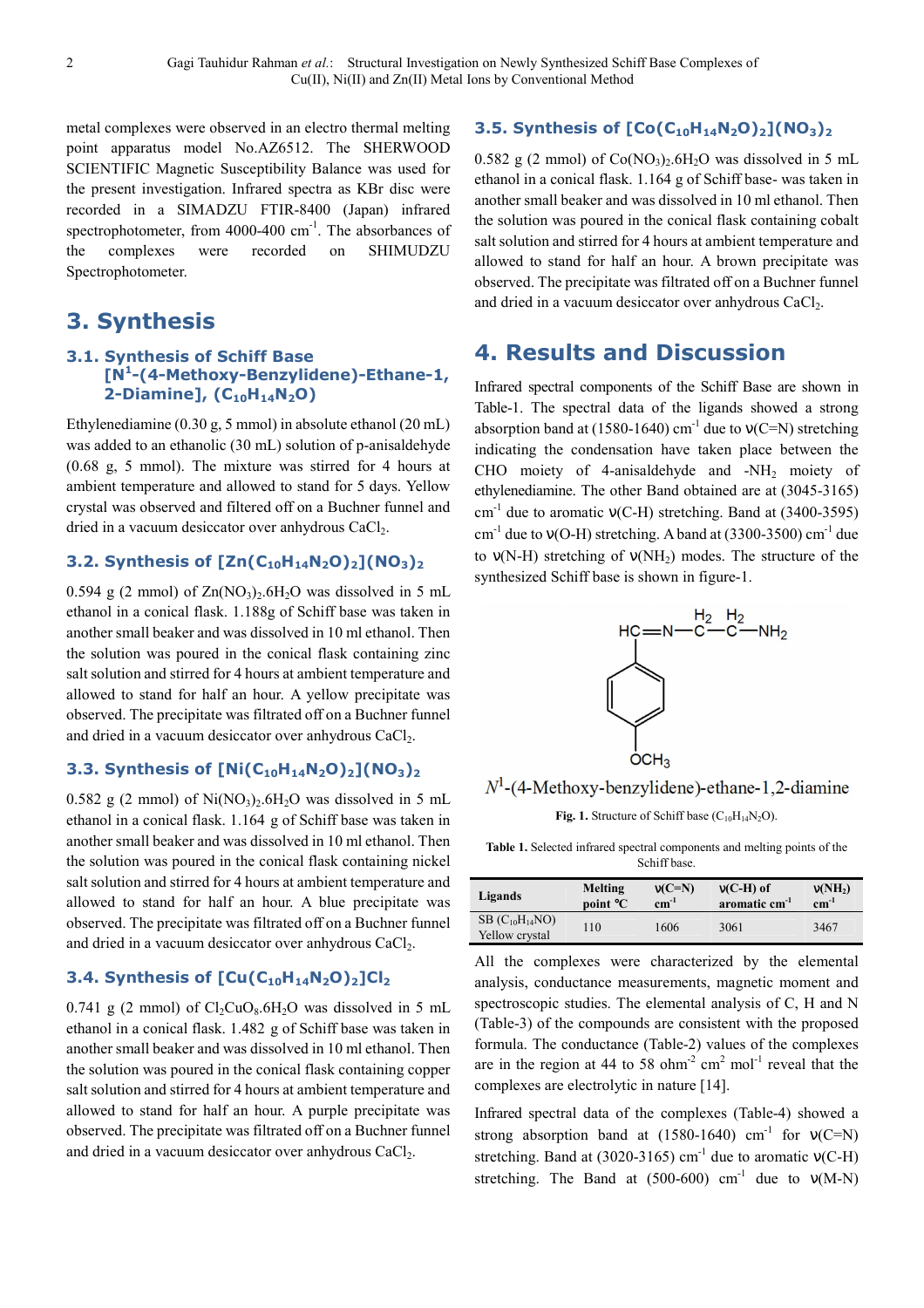stretching, which indicated the co-ordination through N atom to the metal. A band at  $(3300-3500)$  cm<sup>-1</sup> due to  $v(N-H)$ stretching of  $v(NH<sub>2</sub>)$  modes.



Here,  $M = Zn(II)$ , Ni(II), Cu(II) and Co(II).

Fig. 2. Tetrahedral structure of the complexes.

The UV-visible spectrum (Table-5) for the complexes are 332 nm (3.90), 282 nm (1.67), 351 nm (4.00) and 289 nm (3.17). The electronic spectra showed bands in the region 200-420 nm due to charge transfer only [15]. The observed magnetic moment values of the complexes at ambient temperature are given in Table-4. The observed magnetic moment value of Zn(II) complex is diamagnetic indicating the absence of unpaired electron. It appears from the magnetic moment data of Zn(II) complex display diamagnetic behavior and hence, is of low spin tetrahedral complex [15]. The magnetic moment value of Ni(II) complex is 3.25 B.M. corresponding to two unpaired electrons. It appears from the magnetic moment data of Ni(II) complex display paramagnetic behavior and hence, is of high spin tetrahedral complex [15]. The observed magnetic moment value of Cu(II) complex is 2.43 B.M. corresponding to one unpaired electrons. It appears from the magnetic moment data of Cu(II) complex display paramagnetic behavior and hence, is of high spin tetrahedral complex [15]. The observed magnetic moment value of Co(II) complex is 4.09 B.M. corresponding to three unpaired electrons. It appears from the magnetic moment data of Co(II) complex display paramagnetic behavior and hence, is of high spin tetrahedral complex [15].

### **5. Conclusion**

On the basis of the elemental analysis, magnetic moment, conductance measurements, IR spectra, UV-visible spectra and other physical properties, the suggested structures of the complexes are tetrahedral in nature as shown in Figure-2.

| <b>Table 2.</b> Analytical data and physical properties of the complexes. |  |  |
|---------------------------------------------------------------------------|--|--|
|                                                                           |  |  |

| <b>Complexes</b>                                                          | Colour       | Melting point/<br>decomp. temp.<br>$(\pm 5^{\circ}C)$ | % Yield | Molar<br>conductance<br>$(\text{ohm}^2 \text{ cm}^2 \text{ mol}^1)$ |
|---------------------------------------------------------------------------|--------------|-------------------------------------------------------|---------|---------------------------------------------------------------------|
| $[Zn(C_{10}H_{14}N_2$<br>O) <sub>2</sub> ](NO <sub>3</sub> ) <sub>2</sub> | Yellow       | $300$ (above)                                         | 66      | 55                                                                  |
| $[Ni(C_{10}H_{14}N_2$<br>$O_2$ ](NO <sub>3</sub> ) <sub>2</sub>           | Blue         | 250(d)                                                | 65      | 50                                                                  |
| $[Cu(C10H14N2]$<br>$O)_2$ ](NO <sub>3</sub> ) <sub>2</sub>                | Purple       | 260(d)                                                | 63      | 44                                                                  |
| $[Co(C_{10}H_{14}N_2$<br>$O_2$ ](NO <sub>3</sub> ) <sub>2</sub>           | <b>Brown</b> | 180(d)                                                | 60      | 58                                                                  |

Where,  $d =$  decomposition.

| <b>Table 3.</b> Elemental analysis data of the complexes. |  |  |
|-----------------------------------------------------------|--|--|
|-----------------------------------------------------------|--|--|

| <b>Complexes</b>                    | % Carbon   |       | % Hydrogen |       | % Nitrogen |       |
|-------------------------------------|------------|-------|------------|-------|------------|-------|
|                                     | Calculated | Found | Calculated | Found | Calculated | Found |
| $[Zn(C_{10}H_{14}N_2O)_2] (NO_3)_2$ | 44.03      | 43.92 | 5.17       | 5.08  | 15.39      | 15.20 |
| $[Ni(C_{10}H_{14}N_2O)_2](NO_3)_2$  | 44.54      | 44.49 | 5.23       | 5.11  | 15.59      | 15.44 |
| $[Cu(C_{10}H_{14}N_2O)_2](NO_3)_2$  | 48.93      | 48.80 | 5.75       | 5.62  | 11.42      | 11.33 |
| $[Co(C_{10}H_{14}N_2O)_2] (NO_3)_2$ | 44.53      | 44.45 | 5.23       | 5.05  | 15.58      | 15.40 |

| Table 4. Selected infrared spectral bands of the complexes (as KBr disc). |  |  |
|---------------------------------------------------------------------------|--|--|
|---------------------------------------------------------------------------|--|--|

| Complexes                           | $V(NH_2)$ . cm <sup>-1</sup> | $v(C = N)$ , cm <sup>-1</sup> | $V(C-H)$ of aromatic cm <sup>-1</sup> | $v(M-N)$ cm <sup>-1</sup> | $\mu_{\rm eff}$ in B.M. |
|-------------------------------------|------------------------------|-------------------------------|---------------------------------------|---------------------------|-------------------------|
| $[Zn(C_{10}H_{14}N_2O)_2](NO_3)_2$  | 3413                         | 1604                          | 3057                                  | 509                       | Dia                     |
| $[Ni(C_{10}H_{14}N_2O)_2](NO_3)_2$  | 3330                         | 1582                          | 3125                                  | 520                       | 3.25                    |
| $[Cu(C_{10}H_{14}N_2O)_2](NO_3)_2$  | 3366                         | 1582                          | 3137                                  | 525                       | 2.43                    |
| $[Co(C_{10}H_{14}N_2O)_2] (NO_3)_2$ | 3434                         | 1583                          | 3060                                  | 573                       | 4.09                    |